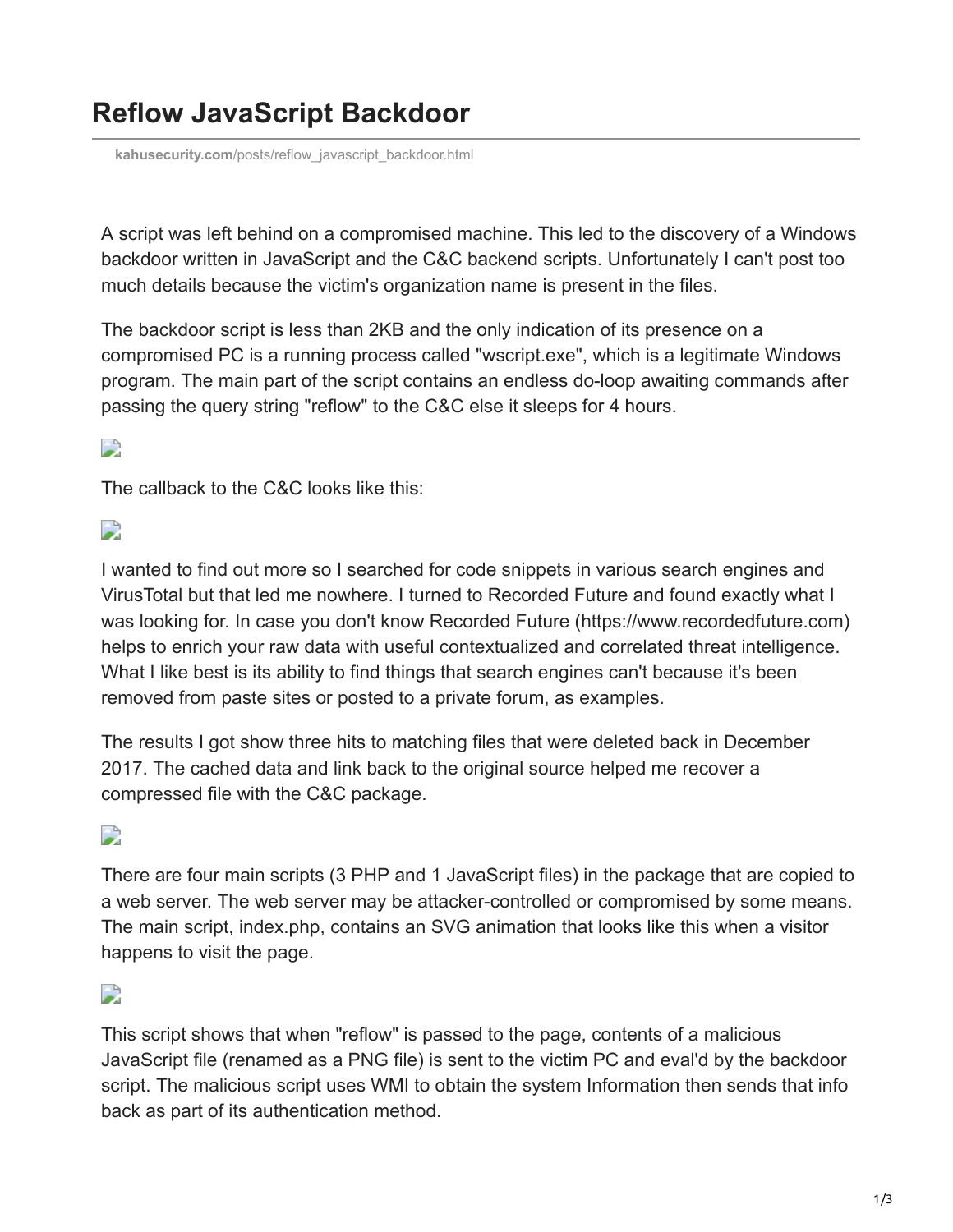Here you can see the malicious script running an endless loop waiting for commands such as upload, download, and execute.

# $\overline{\phantom{a}}$

The "mAuth" function generates short random strings, concatenates them along with the system info and passes that to the C&C in a cookie after Base64-encoding it. These random strings are important as they are used as markers to identify instructions contained between them.

### $\overline{\phantom{a}}$

Data is transmitted back to the C&C using AJAX. There's a function called "FillHeader" that populates the HTTP header.

#### $\overline{\phantom{a}}$

Again, this is what the HTTP request looks like when the victim PC checks in:

 $\overline{\phantom{a}}$ 

Performing a Base64-decode on the cookie value results in the 2nd line. Repeating the Base64-decode on the string after the second caret reveals the system info.

#### $\overline{\phantom{a}}$

One of the PHP scripts appears to be a template which is modified with HTML code to make the page look legitimate (e.g. it contain parts of an organization's actual webpage). The script is renamed and referenced by the index.php script. This script has all the functions responsible for uploading and downloading files as well as creating activity logs. Among the log files are victim's IP addresses, what files have been uploaded and downloaded, session information, etc.

The "Authentication" function reads in the cookie value from victims and parses out the system info, and defines variables used to create the log filenames. The victim's username and computer name are MD5-hashed and used as part of the log filenames. When a victim PC connects to the C&C, three files are created on the C&C server:

#### $\overline{\phantom{a}}$

The last PHP script in their package is used to interact with and send commands to the victim PCs. Note the timezone and interesting login method.

#### $\overline{\phantom{a}}$

The available commands are quite limited but is more than enough to upload additional, more powerful tools to the victim PC and gain further access into their network. And finally, if the attackers sense they are about to be discovered, they can delete all the important log